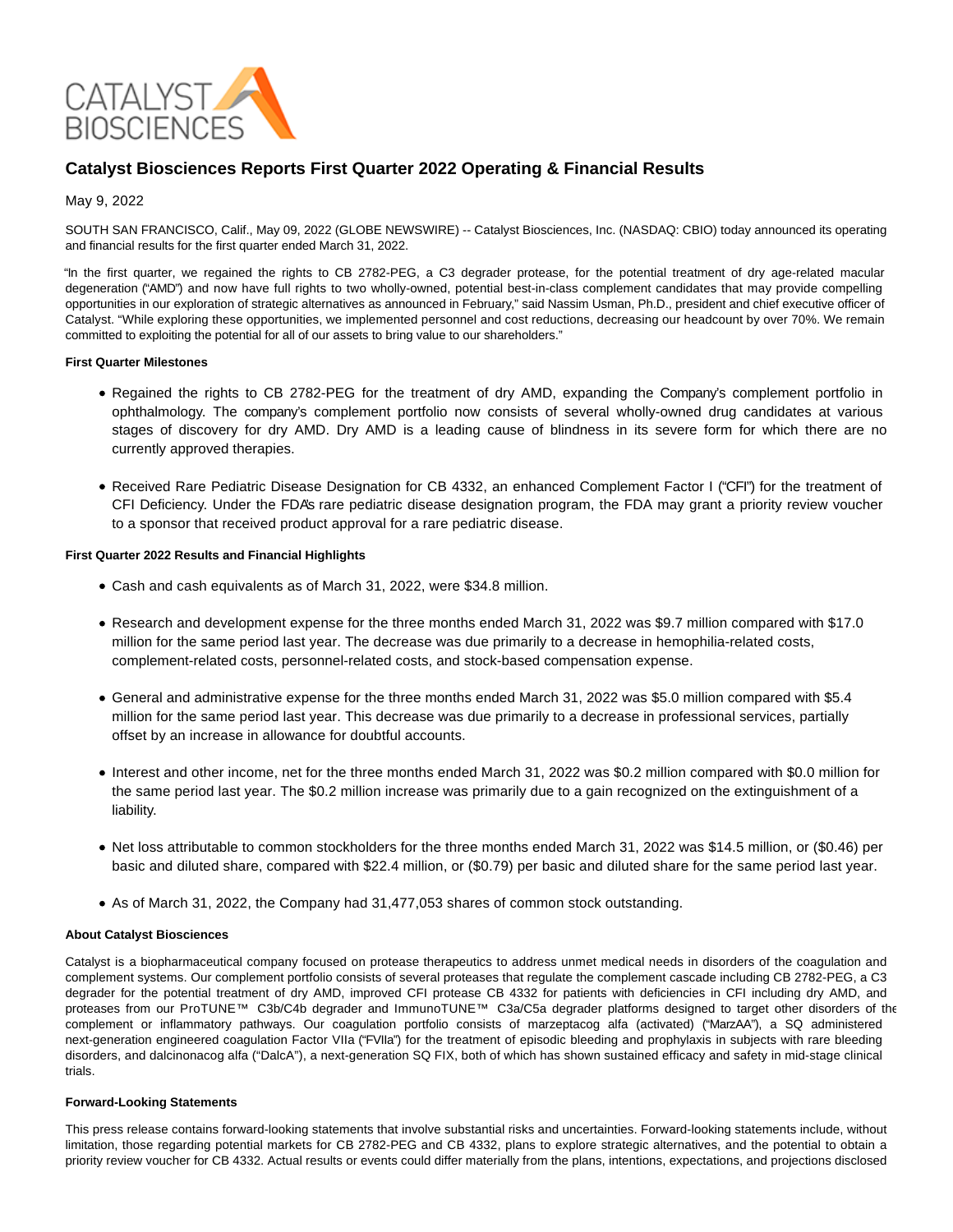in the forward-looking statements. Various important factors could cause actual results or events to differ materially, including, but not limited to, the risk that CB 2782-PEG, CB 4332 and the Company's complement degraders are not yet in human clinical trials and will require additional clinical testing, including multiple clinical trials, before being approved, that effort to identify strategic alternatives will not be successful, and other risks described in the "Risk Factors" section of the Company's Annual Report on Form 10-K filed with the Securities and Exchange Commission (the "SEC") on March 31, 2022, the Quarterly Report on Form 10-Q filed with the SEC on May 9, 2022, and in other filings filed from time to time with the SEC. The Company does not assume any obligation to update any forward-looking statements, except as required by law.

#### **Contact:**

Trisha Colton Catalyst Biosciences, Inc. [investors@catbio.com](https://www.globenewswire.com/Tracker?data=TiVq-EeXTDpPvQjuvrwNiyC0BYIQN_VPHpyxrm2fpFWPrzRprDHQIBIlt1Va6nY8YNovz1ZFL3HIjkixctArQKSonX0jcgOUDaAuwUmKph4482aSyYflM_3_TIrtRXMvap6M9uvV8NTApJCA-aIq3AzUid7AikqL9UnlKpLuNBZqro9B0fBaPKUw49mpPVmNixQeE57_nuhsWpwGrBW9SmUoG6QYqIPkbDBUZm12qOnHmbB24udTT2Gh5MDIgBPf3YCa5F0fc45Am0Mj_lKfxQ==)

# **Catalyst Biosciences, Inc. Condensed Consolidated Balance Sheets**

(In thousands, except share and per share amounts)

|                                                                                           |    | March 31, 2022<br>(Unaudited) |    | December 31, 2021 |  |
|-------------------------------------------------------------------------------------------|----|-------------------------------|----|-------------------|--|
|                                                                                           |    |                               |    |                   |  |
| Assets                                                                                    |    |                               |    |                   |  |
| Current assets:                                                                           |    |                               |    |                   |  |
| Cash and cash equivalents                                                                 | \$ | 34,817                        | \$ | 44,347            |  |
| Short-term investments                                                                    |    |                               |    | 2,504             |  |
| Accounts receivable, net                                                                  |    | 564                           |    | 1,818             |  |
| Prepaid and other current assets                                                          |    | 1,322                         |    | 2,807             |  |
| Total current assets                                                                      |    | 36,703                        |    | 51,476            |  |
| Other assets, noncurrent                                                                  |    | 472                           |    | 472               |  |
| Right-of-use assets                                                                       |    | 2,242                         |    | 2,744             |  |
| Property and equipment, net                                                               |    | 857                           |    | 970               |  |
| <b>Total assets</b>                                                                       | \$ | 40,274                        | \$ | 55,662            |  |
| Liabilities and stockholders' equity                                                      |    |                               |    |                   |  |
| <b>Current liabilities:</b>                                                               |    |                               |    |                   |  |
| Accounts payable                                                                          | \$ | 4,706                         | \$ | 6,419             |  |
| Accrued compensation                                                                      |    | 2,137                         |    | 1,467             |  |
| Deferred revenue                                                                          |    |                               |    | 230               |  |
| Other accrued liabilities                                                                 |    | 4,438                         |    | 4,072             |  |
| Operating lease liability                                                                 |    | 1,909                         |    | 1,977             |  |
| <b>Total current liabilities</b>                                                          |    | 13,190                        |    | 14,165            |  |
| Operating lease liability, noncurrent                                                     |    |                               |    | 408               |  |
| <b>Total liabilities</b>                                                                  |    | 13,190                        |    | 14,573            |  |
| Stockholders' equity:                                                                     |    |                               |    |                   |  |
| Preferred stock, \$0.001 par value, 5,000,000 shares authorized; zero shares issued and   |    |                               |    |                   |  |
| outstanding                                                                               |    |                               |    |                   |  |
| Common stock, \$0.001 par value, 100,000,000 shares authorized; 31,477,053 and 31,409,707 |    |                               |    |                   |  |
| shares issued and outstanding at March 31, 2022 and December 31, 2021, respectively       |    | 31                            |    | 31                |  |
| Additional paid-in capital                                                                |    | 444,283                       |    | 443,752           |  |
| Accumulated deficit                                                                       |    | (417, 230)                    |    | (402, 694)        |  |
| Total stockholders' equity                                                                |    | 27,084                        |    | 41,089            |  |
| Total liabilities and stockholders' equity                                                | \$ | 40,274                        | \$ | 55,662            |  |

# **Catalyst Biosciences, Inc.**

**Condensed Consolidated Statements of Operations and Comprehensive Loss**

(In thousands, except share and per share amounts)

(Unaudited)

|                                   |   | Three Months Ended March 31, |       |  |  |
|-----------------------------------|---|------------------------------|-------|--|--|
|                                   |   | 2022                         | 2021  |  |  |
| Revenue:                          |   |                              |       |  |  |
| License                           | S | $\qquad \qquad -$            | \$.   |  |  |
| Collaboration                     |   | 794                          | 1,467 |  |  |
| License and collaboration revenue |   | 794                          | 1,467 |  |  |

Operating expenses: